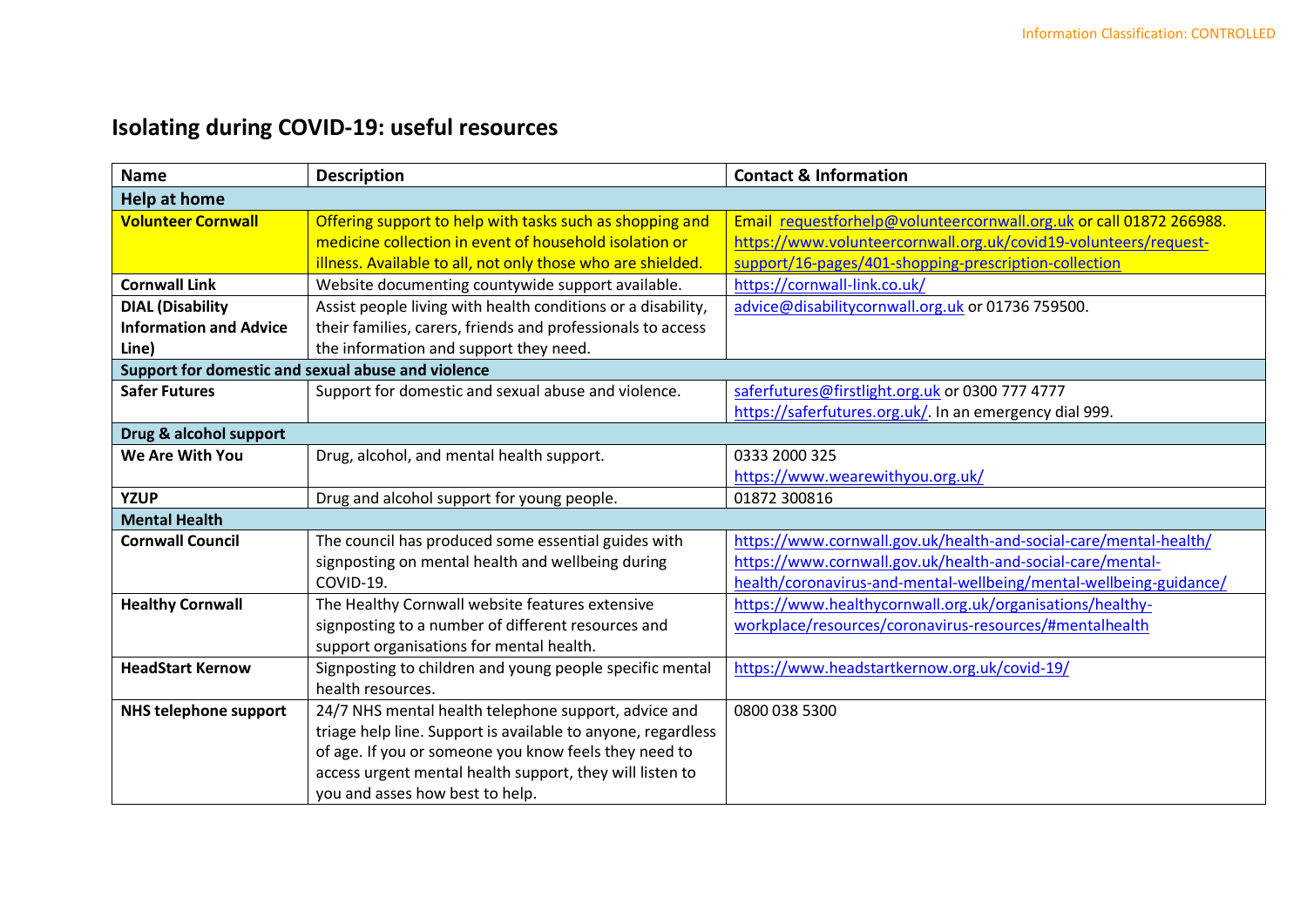| Debt, money, & employment |                                                                                                                                                                                                                                                        |                                                                                                                                                                          |  |  |  |
|---------------------------|--------------------------------------------------------------------------------------------------------------------------------------------------------------------------------------------------------------------------------------------------------|--------------------------------------------------------------------------------------------------------------------------------------------------------------------------|--|--|--|
| <b>Citizens Advice</b>    | Free, confidential, independent and impartial information<br>and advice for different challenges including employment<br>law, benefits, housing, debt, consumer rights,<br>discrimination, family and personal issues, immigration<br>and nationality. | 03444 111 444 or text ADVICE to 78866<br>https://www.citizensadvicecornwall.org.uk/getting-advice/. For debt<br>specific advice text DEBT to 78866 or call 01752 850488. |  |  |  |
| <b>CIOS Growth Hub</b>    | Help to access support and information for your business<br>or whether you are self-employed.                                                                                                                                                          | 01209 708660<br>https://www.ciosgrowthhub.com/                                                                                                                           |  |  |  |

## **One Vision Community Development Workers**

Community Development Workers can provide signposting and advice on either topic areas or support available based on locality and local areas.

| Locality                    | <b>Name</b>            | Contact                          |
|-----------------------------|------------------------|----------------------------------|
| Locality 1 - Penwith        | <b>Tess Snellgrove</b> | tessas@volunteercornwall.org.uk  |
| Locality 2 - Kerrier        | Sarah Martin           | sarahm@volunteercornwall.org.uk  |
| Locality 3 - Carrick        | Amy Brooks             | amyb@volunteercornwall.org.uk    |
| Locality 4 - Restormel      | Davina Slack           | davinas@volunteercornwall.org.uk |
| Locality 5 - North Cornwall | Karen Campbell         | karenc@volunteercornwall.org.uk  |
| Locality 6 - Caradon        | <b>Becky Higgins</b>   | beckyh@volunteercornwall.org.uk  |